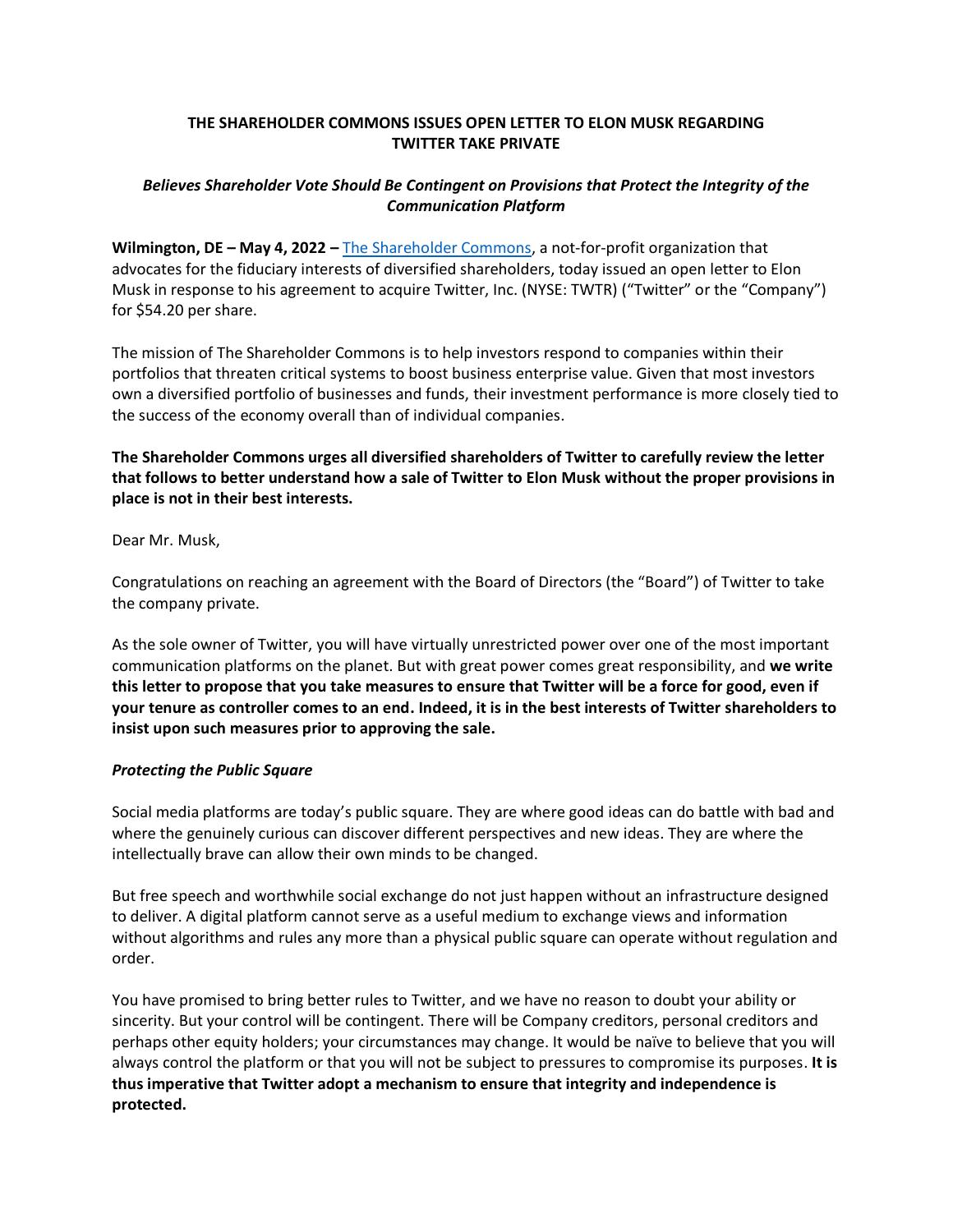## *Protecting the Portfolios of Twitter Shareholders*

Even though Twitter shareholders will be selling their shares when the transaction closes, preserving platform integrity into the future is an important source of value for most Twitter shareholders, the vast majority of whom own diversified portfolios. For diversified investors, a healthy economy is the primary determinant of success or failure. **And because the economy depends on the health of the public square, ensuring that Twitter is a positive social force long into the future is much more financially material to shareholders then receiving a premium for their shares today**.

By accepting your offer, the Board has met what it perceives to be its fiduciary duty, determining that the sale maximizes shareholders' financial return on their shares. Shareholders, however, must recognize that in order to protect the rest of their portfolios, they need to ensure that Twitter does not become a threat to healthy public debate. Even asset managers who are concentrated in Twitter stock may realize that their clients are diversified in the rest of their holdings, and that these clients deserve an opportunity to ensure that the platform's public value is preserved.

## *Integrity-Preserving Mechanisms*

What are we suggesting? While that is ultimately a question for you and the shareholders whose votes you need, we have ideas:

- Make Twitter a public benefit corporation (a corporation that is expressly designed to do more than maximize value for shareholders).
- Establish a set of parameters to ensure that the Twitter is transparent about its operations and that it protects its public square aspects, from the need for free speech to the need to identify and preclude speech that is equivalent to shouting "fire" in a crowded venue.
- Establish an independent trust that can enforce these procedures, not just against a Muskowned Twitter, but also against any successor.

These principles should be neutral as to ideology and politics. The goal is to identify the characteristics of a social media platform that promote an effective public square--and consequently a healthy economy--and to embed them in the governance structure so as to preserve them through changes in ownership and management.

Agreeing to an accountable governance structure at Twitter would not just assure your legacy at Twitter—it could also provide an example for other social media companies that appear to operate with little regard for the impact they have on the public or the global economy**. You have the power to create such an accountable governance structure, and Twitter shareholders should condition their votes on it.** 

We wish you the best of luck and strongly encourage you and the Twitter shareholders to choose the right path.

Regards,

The Shareholder Commons